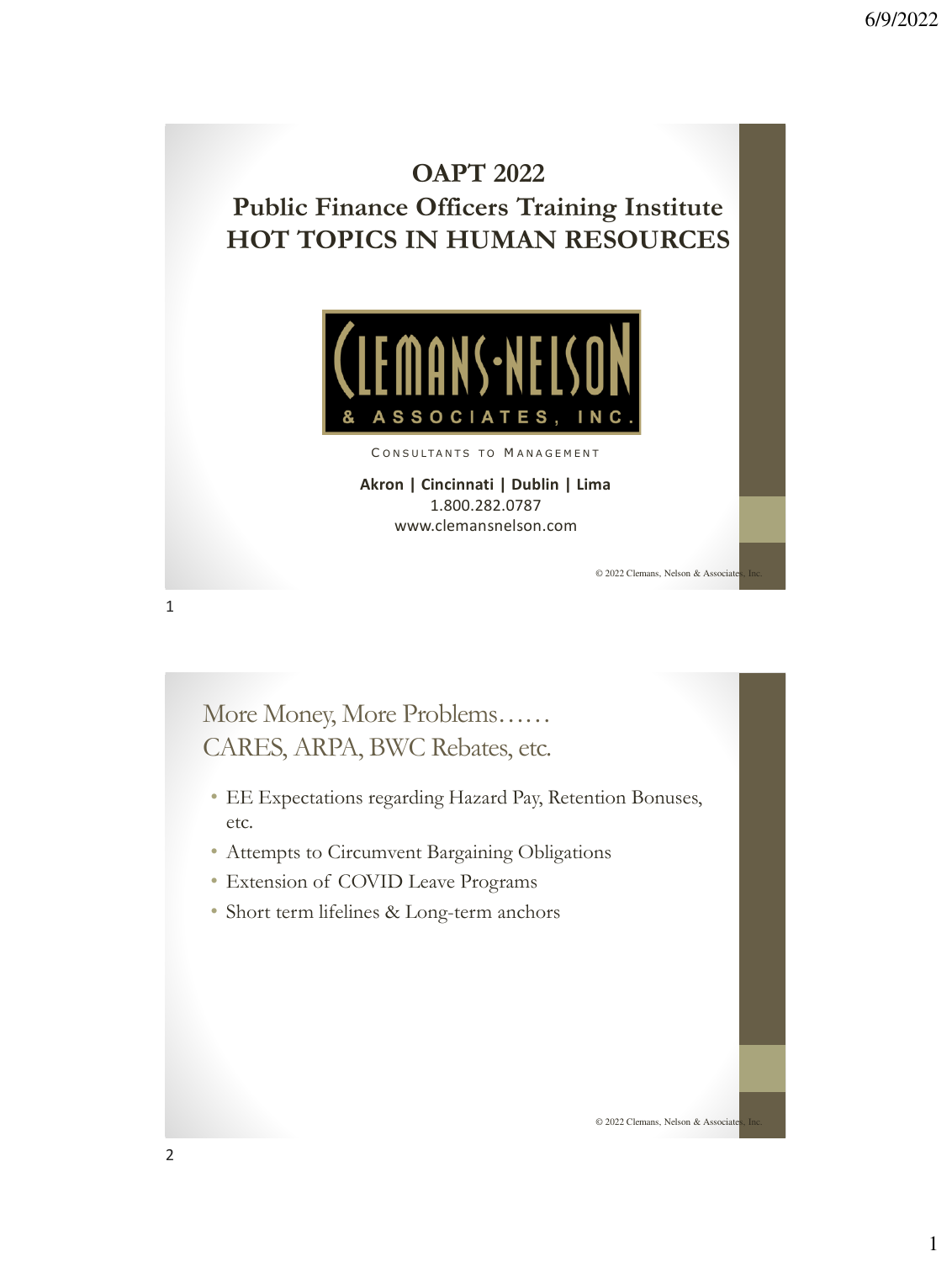The Great Resignation: Public Sector Staffing and Service Delivery Challenges

- Revisiting Compensation Systems
- Compensation vs. Work Flexibility
	- Work from Home
	- 12-hour shifts (police/dispatch)
- Retire/Rehire Programs
- Loss of PTE viability
- Lateral Transfers & Civil Service

© 2022 Clemans, Nelson & Associate

Polarized Nation & Workforce

- Mask Mandates & Vaccine Issues
- Political Rhetoric/Comments
- Workplace Accommodation Requests / Operational Adjustments
- Demands for Additional Compensation
	- City of Middletown
	- City of Youngstown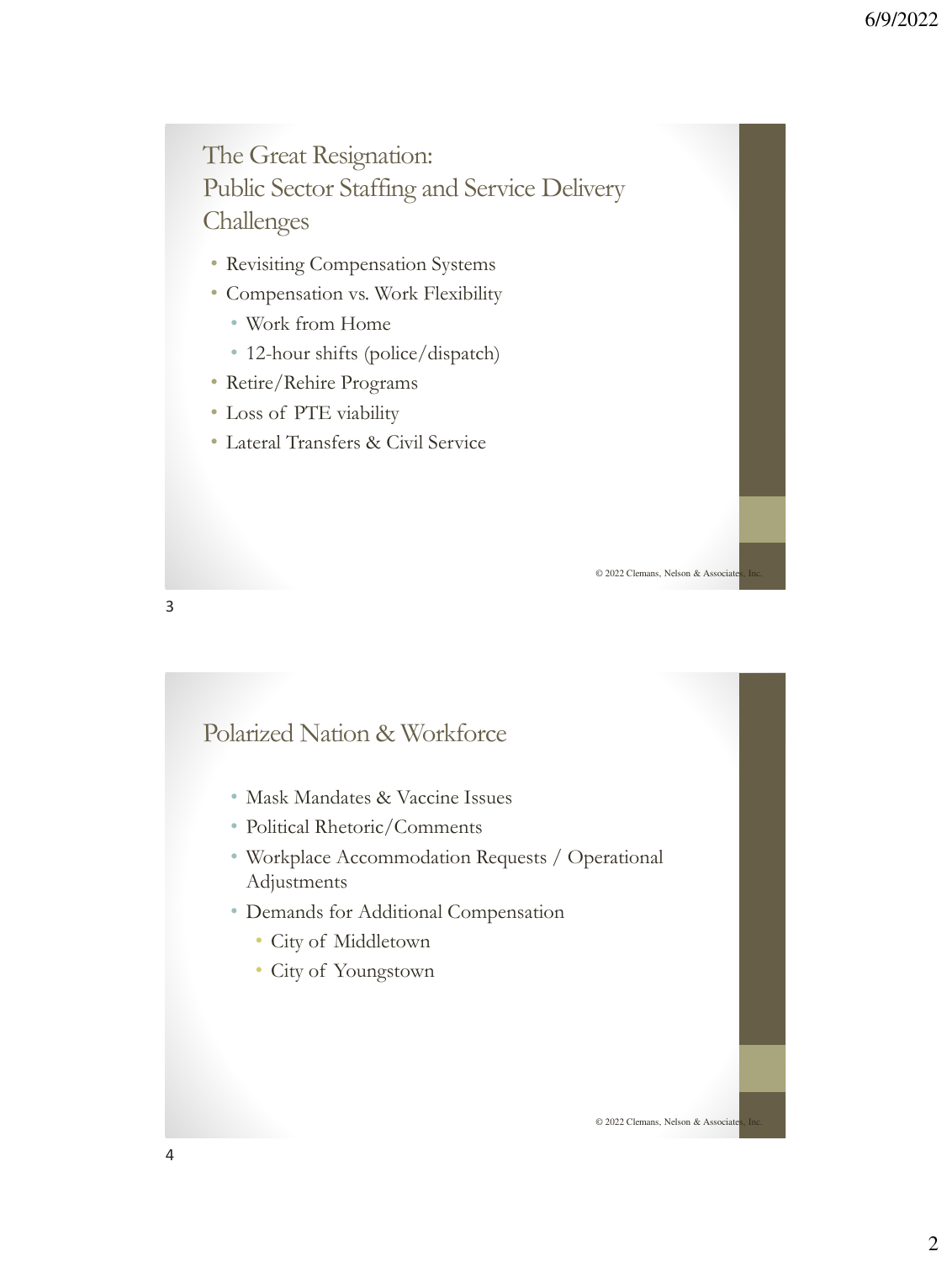# Vaccinations, Masks, and Returning to Work, Oh My!

Polling Question 1

1. Did your organization establish a vaccine mandate?

Alternatively, did your organization establish a set of protocols for work that differentiated based on vaccination status?

© 2022 Clemans, Nelson & Associate

© 2022 Clemans, Nelson & Associate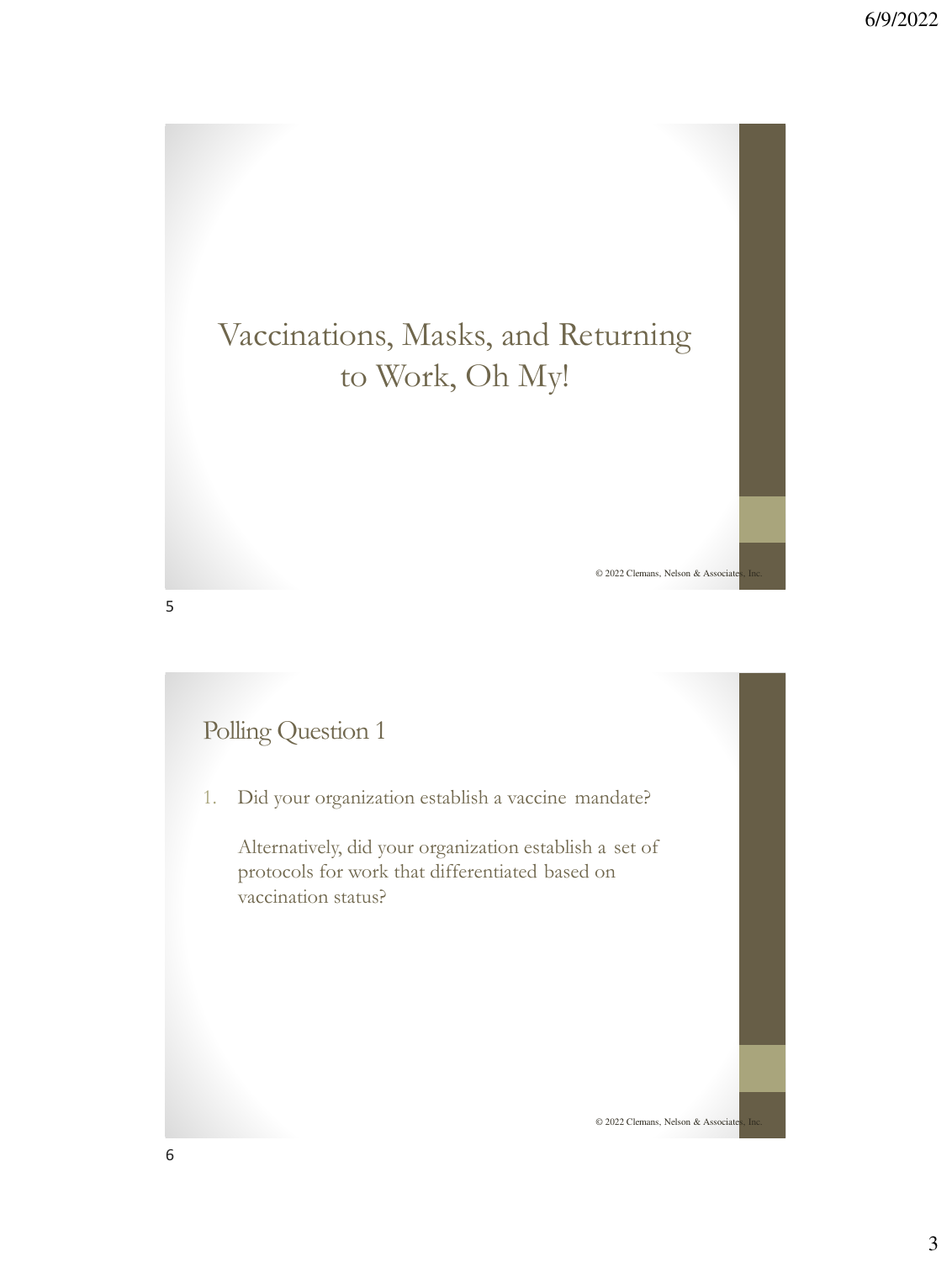## Vaccinations - Understanding the Legal Basis

- The U.S. Equal Employment Opportunity Commission has advised that employers may require COVID-19 vaccinations, provided that employers offer exemptions to individuals with
	- disabilities that prevent COVID-19 vaccination and
	- sincerely held religious beliefs that prevent COVID-19 vaccination.
- Employers may also request that an employee provide proof of receipt of a COVID-19 vaccination to ensure that employees have received the vaccine.
- All information regarding vaccine status should purely be in the purview of Human Resources; no information is provided to supervisors or other employees

© 2022 Clemans, Nelson & Associate

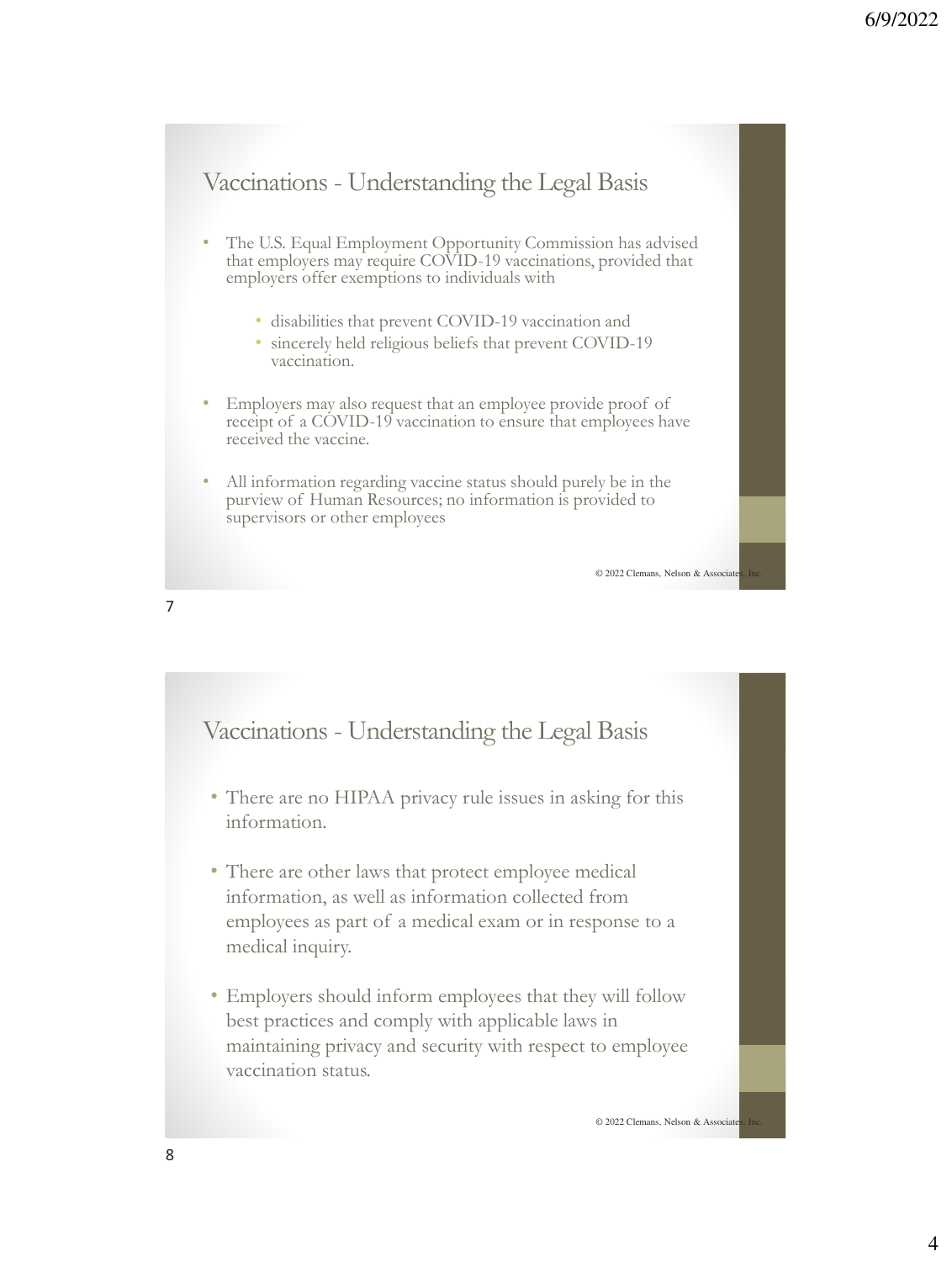## Polling Question 2

- 2. Are you continuing to permit telework or making telework a permanent option?
	- and if so, what does the teleworking arrangement look like?

© 2022 Clemans, Nelson & Associate

Teleworking Working

❖ **Does it look like this?**



© 2022 Clemans, Nelson & Associate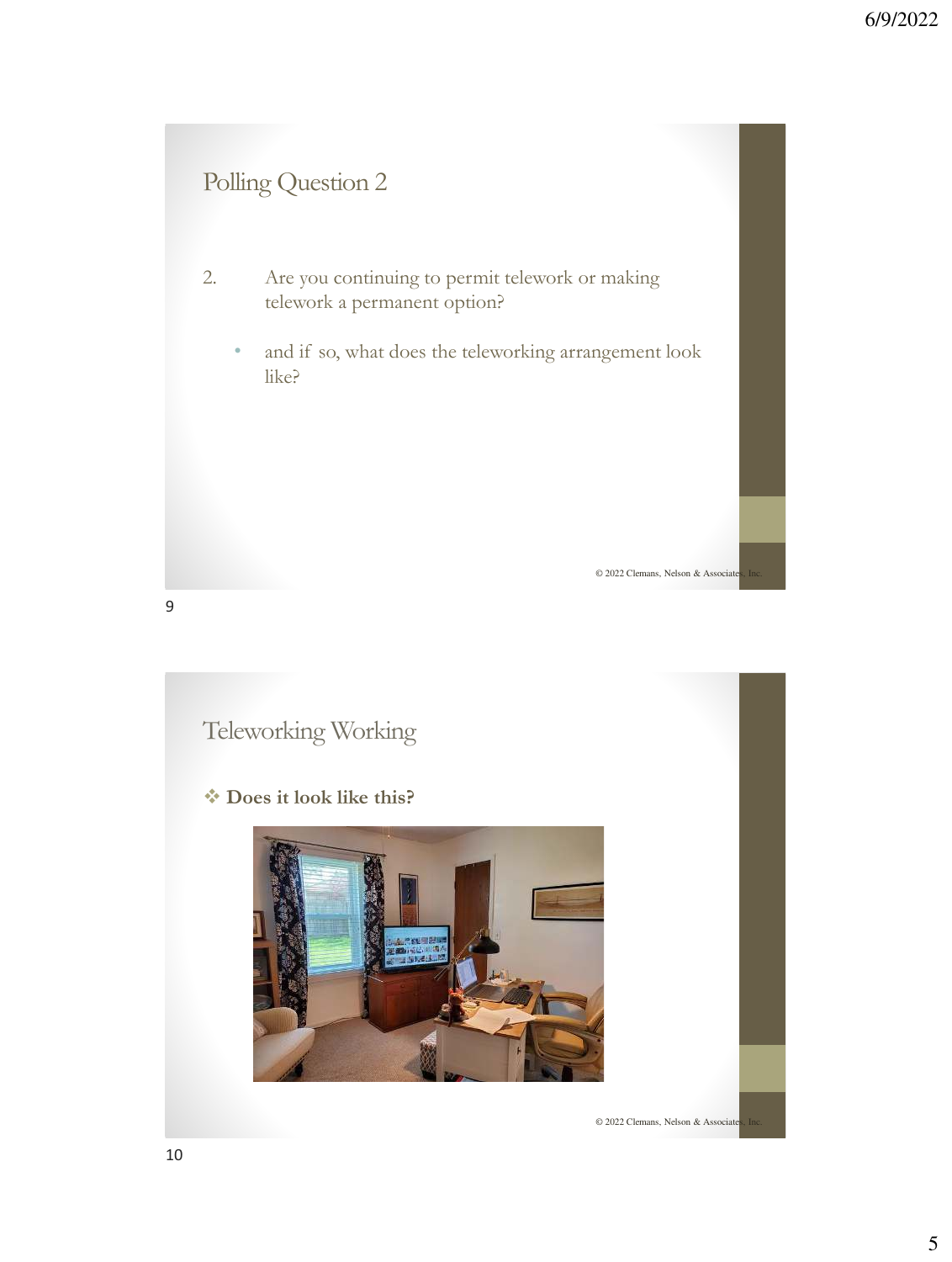#### ❖ **Or more like this?**



© 2022 Clemans, Nelson & Associate

11

#### Teleworking Working

Studies show that that many employees can be equally, if not more, productive when working remotely. While the feasibility of remote work varies depending on an employee's job responsibilities, expanding remote work options can offer various benefits. These benefits can include:

- Increased flexibility
- Increased retention
- Reduced greenhouse emissions
- The ability to tap into a broader talent pool
- Fewer opportunities for diseases such as coronaviruses to spread

Notably, by expanding remote opportunities post-coronavirus, employers can reduce the amount of human interaction that takes place at a physical location. Also, by allowing remote work, employees who are sick are less likely to physically attend the office.

Best practices for expanding remote work include creating outlined companywide remote practices, rather than leaving remote work approval requests up to the subjective opinion of a manager.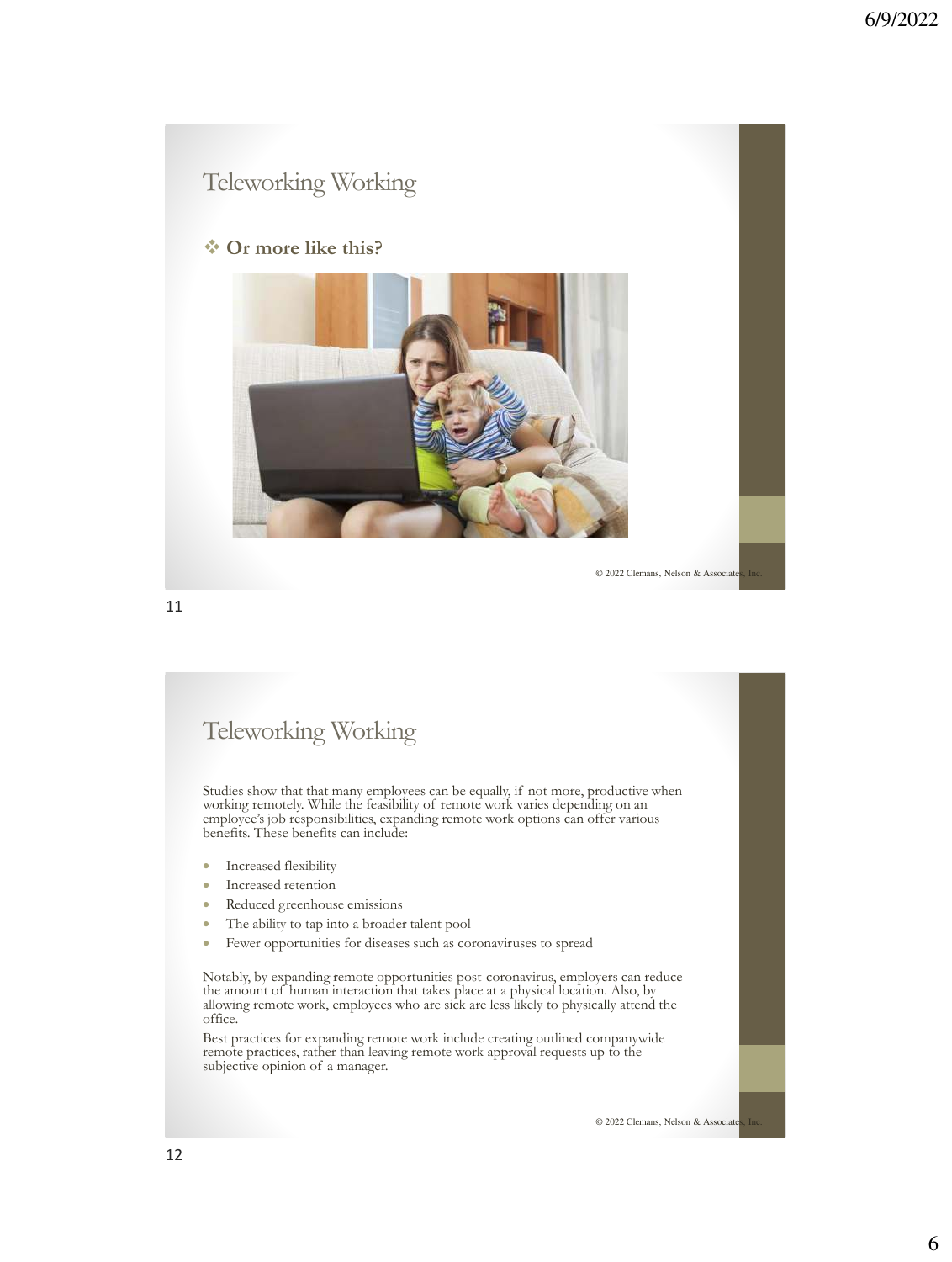#### ❖ Suggestions

- ❖ Daily 'Huddles' with an Agenda
- ❖ Visible Dashboards
- ❖ 1:1 Check-ins with Team
- ❖ Engage through IM, Intranet
- ❖ Build a Plan & Inform Your Team
- ❖ What Tools do They Need to Collaborate

© 2022 Clemans, Nelson & Associate

13

#### Teleworking Working

- ❖ Daily Huddle
	- ❖ Have an Agenda
	- ❖ 15 minutes
	- ❖ Rules
		- ❖ Everyone needs to have video capability
		- ❖ Switch order of who goes first
		- ❖ Have fun!
		- ❖ Quick updates (wins, losses, special)
	- ❖ Check the Team pulse
	- ❖ Maybe a competition?

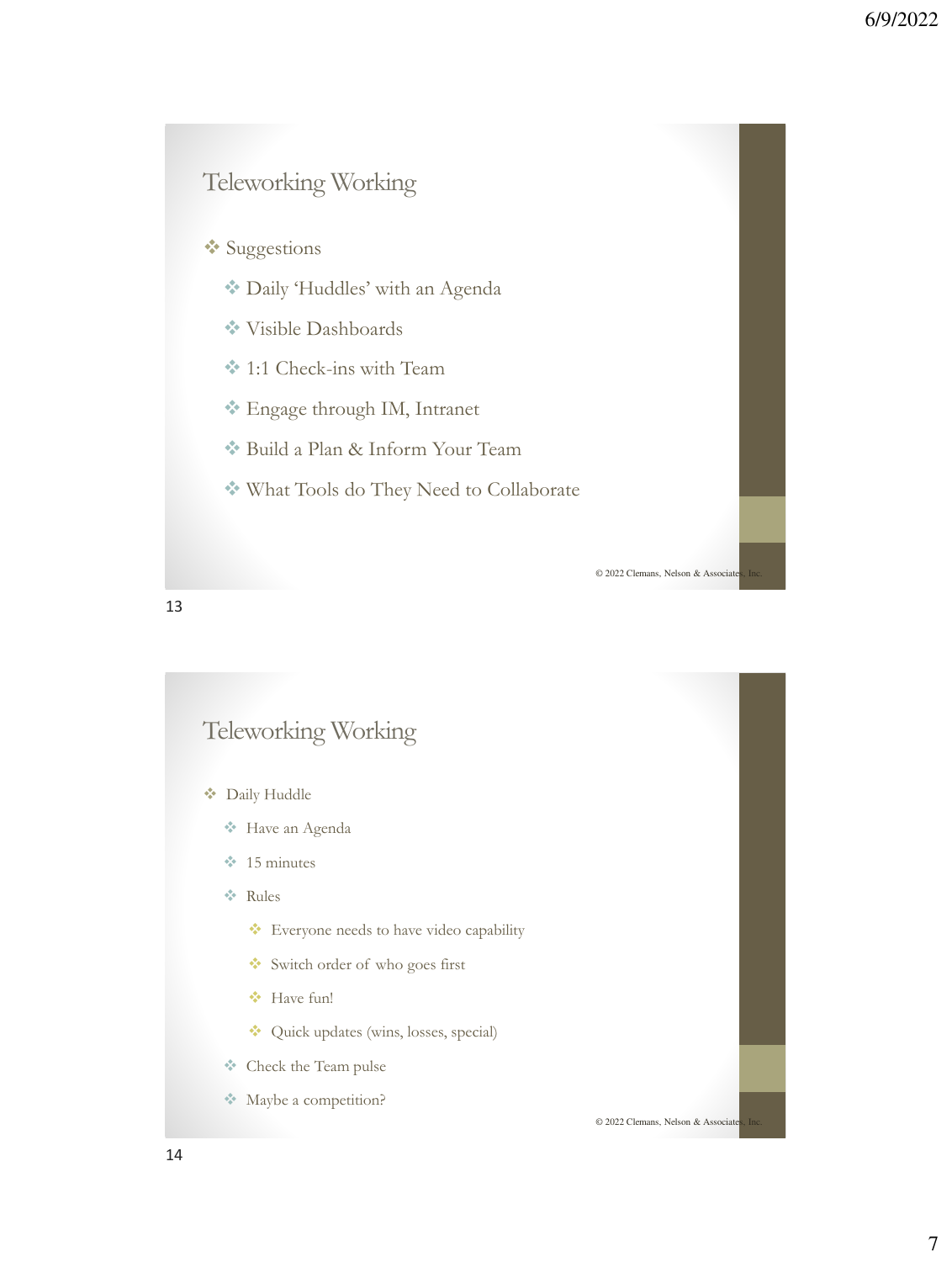❖ Dashbaords/KPIs

- ❖ Does your team have measurable, tangible results?
- ❖ Create a visible dashboard and share it with the team
	- ❖ Highlight successes
	- ❖ Solicit input from team to determine why something did not go as planned
		- ❖ What can be done to improve the change for success in the future?

© 2022 Clemans, Nelson & Associate

15

Teleworking Working

**You MUST KNOW what's going on, Because if you DON'T, You and Your Organization are at risk**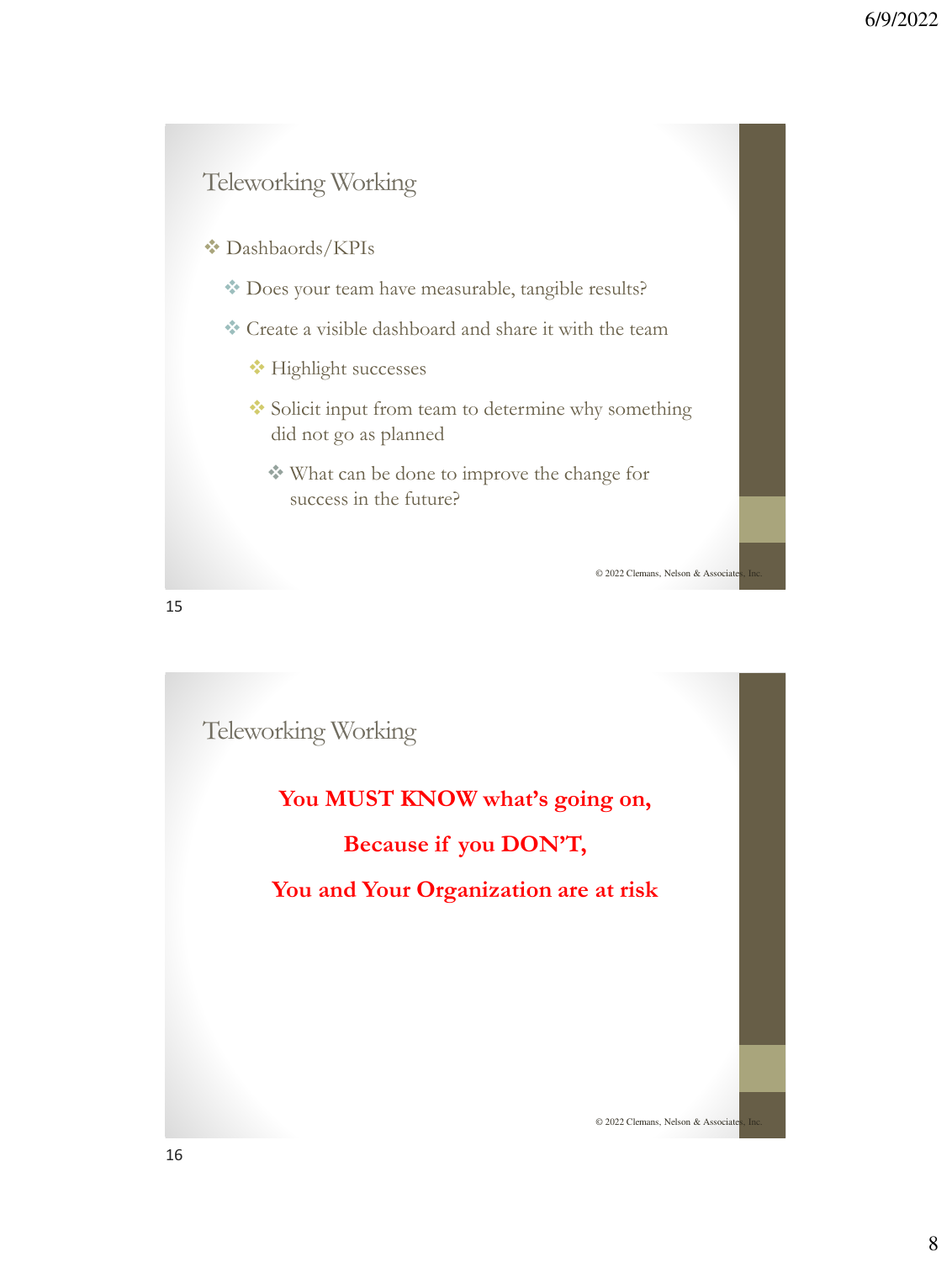Policies Consideration

- ❖ Cyber Security Policy/Training/Instruction
- ❖ Time Keeping/Recording Policy
- ❖ Set Regular Working Hours with office hours
- ❖ Professional Attire Policy (even for working from home)
- ❖ Define who is eligible

© 2022 Clemans, Nelson & Associate

17

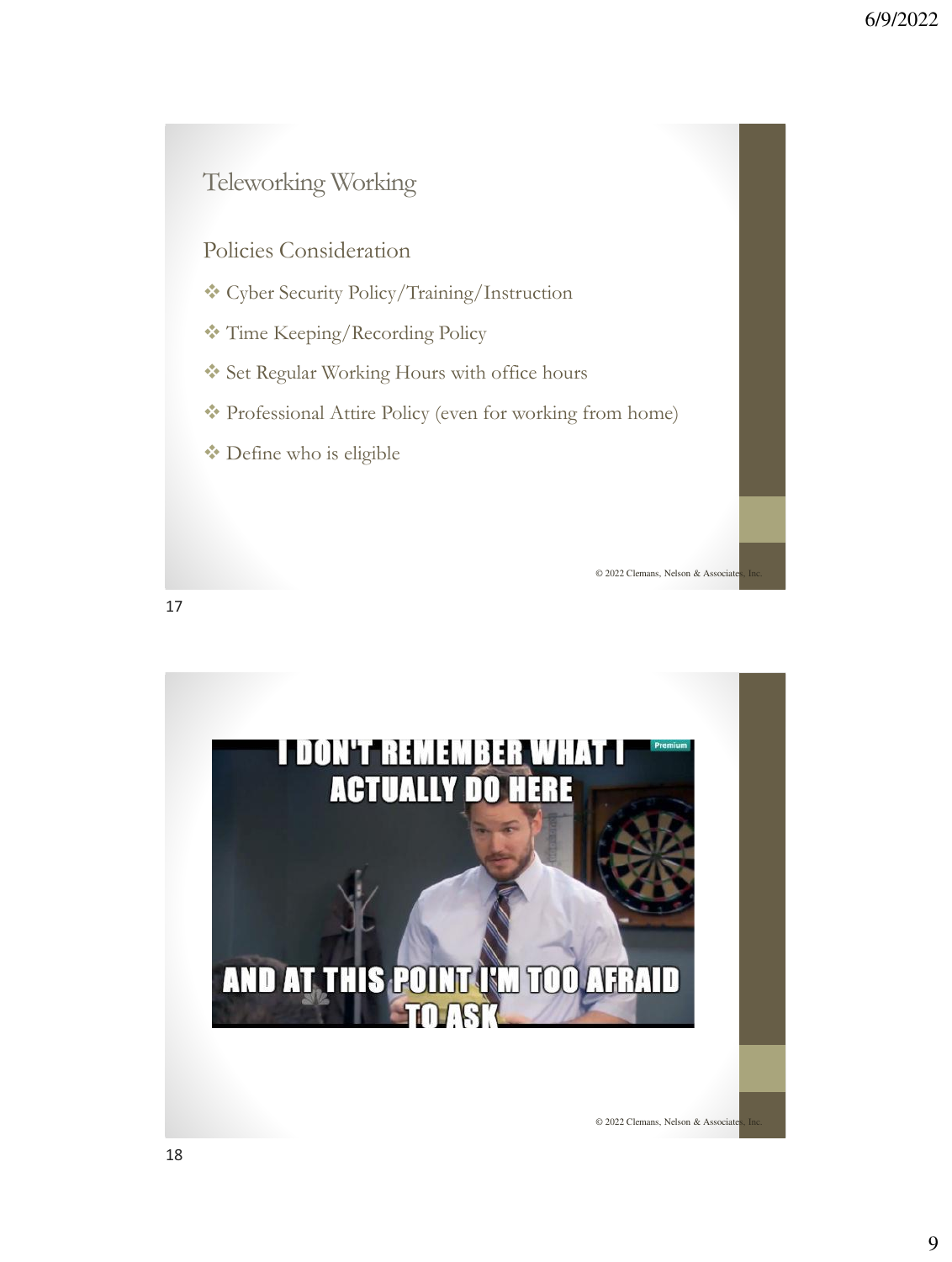#### Returning to Work

- Acknowledge the impact of COVID-19 on mental health
- Adopt new mental health resources tailored to addressing challenges that COVID-19 poses
- For example, mental health training and awareness programs via EAP, virtual therapy, virtual wellness sessions, financial wellness, etc.
- Inform employee of all available resources

© 2022 Clemans, Nelson & Associate

19

#### Returning to Work

- Create intentional opportunities for one-on-one check-ins with employees to empower them to speak up
- Reduce everyday anxiety by asking employees about their home life, loved ones, pets etc.
- Create an optional virtual meeting for your employees OFFICE HOURS - with no order of business but to share feelings or concerns
- Be transparent and human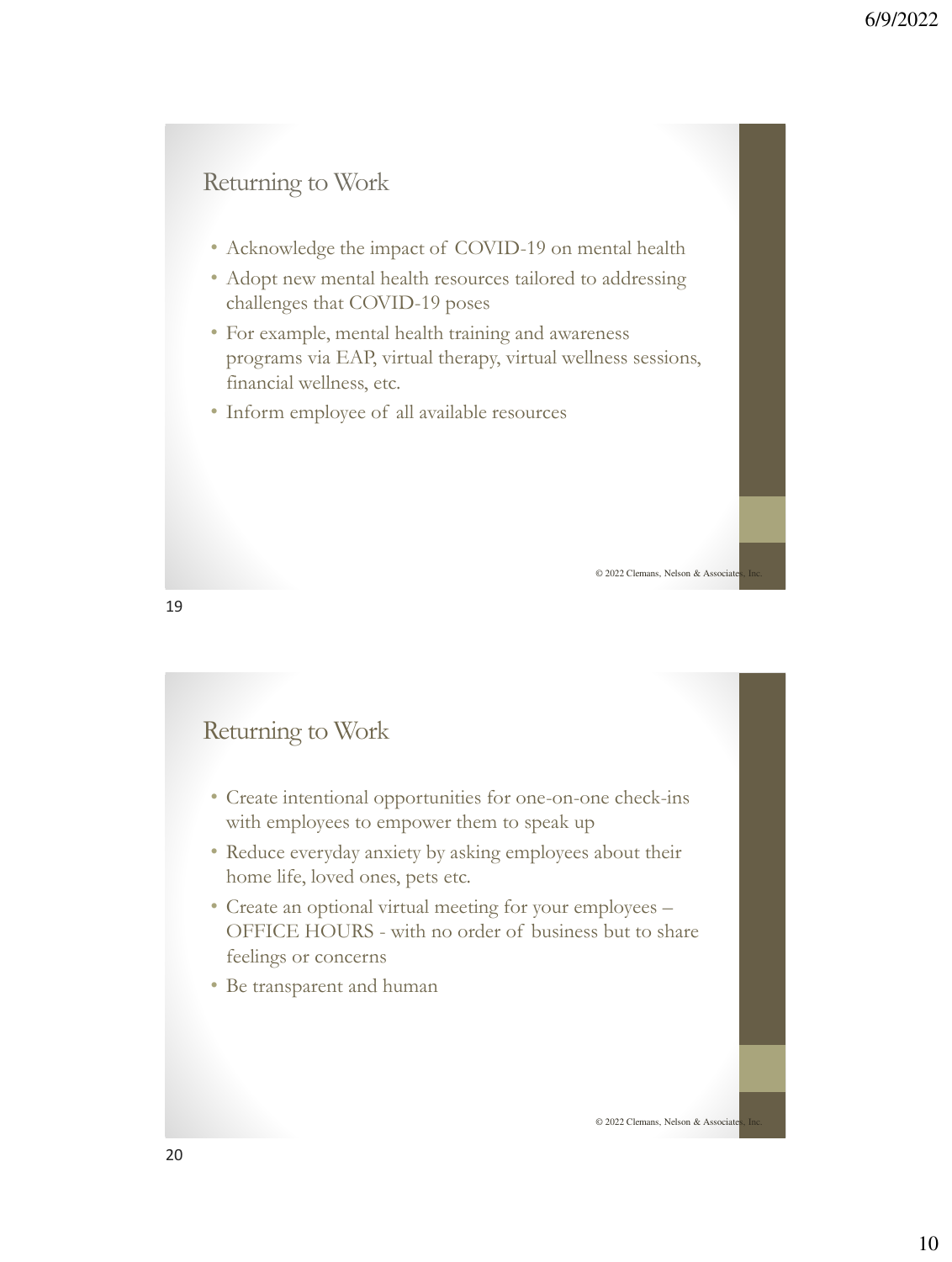#### Polling Questions 3 and 4

- 3. Are you having difficulty filling vacant position?
- 4. Are you planning on a comprehensive review of your compensation and benefits package in the next 12 months?

© 2022 Clemans, Nelson & Associate

#### Vacancies, Turnover and Compensation

- The turnover tsunami continues……
- Given the labor market challenges, employers may have to pay higher wages ad hoc to make up for shortcomings in their compensation structure.
- For instance, employers may need to pay for competitive and critical jobs at the 60th percentile instead of at the median.
- Ensure that your market intelligence is current and that how you price jobs is appropriate for this environment. Employers need more real-time information rather than year-old information.
- For those in lower-paid jobs, a 10 percent or 20 percent pay increase can change a worker's standard of living significantly for the better. But employer-provided benefits can be just as important. The pandemic, for instance, caused many employees to realize the importance of reliable childcare. Employers that provide childcare support could have an edge when it comes to recruiting employees.

© 2022 Clemans, Nelson & Associate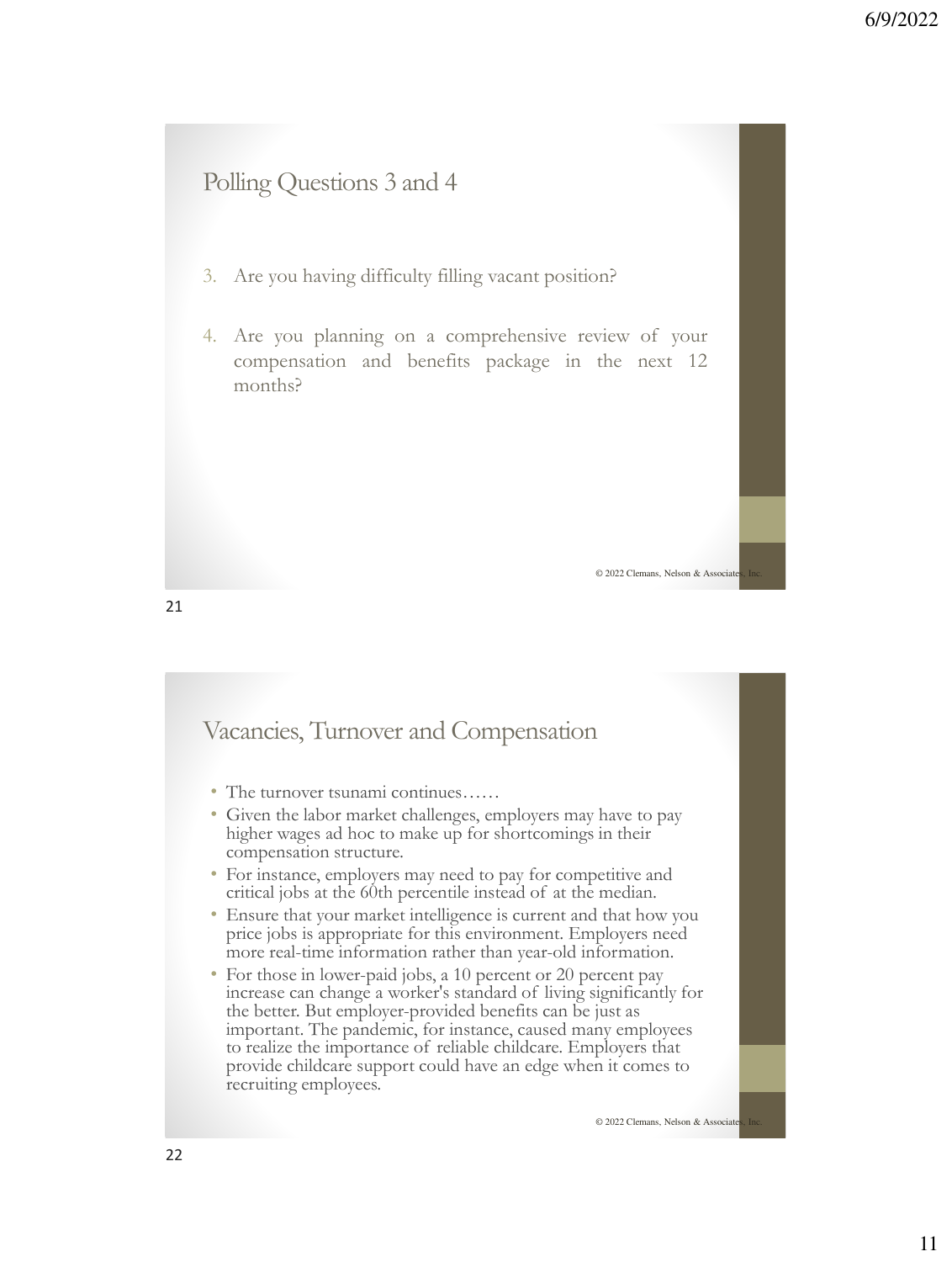## RETENTION AND RECRUITMENT WHAT ARE EMPLOYEES LOOKING FOR?

| • Competitive Compensation Packages | $52\%$                             |  |
|-------------------------------------|------------------------------------|--|
| • Emphasis on Work-life Balance     | 38%                                |  |
| • Advancement Opportunities         | $31\%$                             |  |
| • Collaborative Environment         | 29%                                |  |
| • Training/Continued Education      | $27\%$                             |  |
| • The Organization's Ethics         | $27\%$                             |  |
| • Work from Home Options            | $25\%$                             |  |
| • Ease of Commute                   | $21\%$                             |  |
| • Fun Company Culture               | $17\%$                             |  |
| • Access to Emerging Tech           | 16%                                |  |
| Sense of Camaraderie                | $10\%$                             |  |
| Other                               | $3\%$                              |  |
|                                     | © 2022 Clemans. Nelson & Associate |  |

23

RECRUITING IN PUBLIC SECTOR OHIO

- Accentuate the positives
	- Service to others = gratification, giving back to the community
	- Sell Your Culture
	- OPERS

Source: Recruiter Sentiment Study

- Utilizing Social Media and Technology
- Opportunities
	- Advancement
	- Other positions, divisions, etc.
- Review Compensation Practices
- Presence with higher education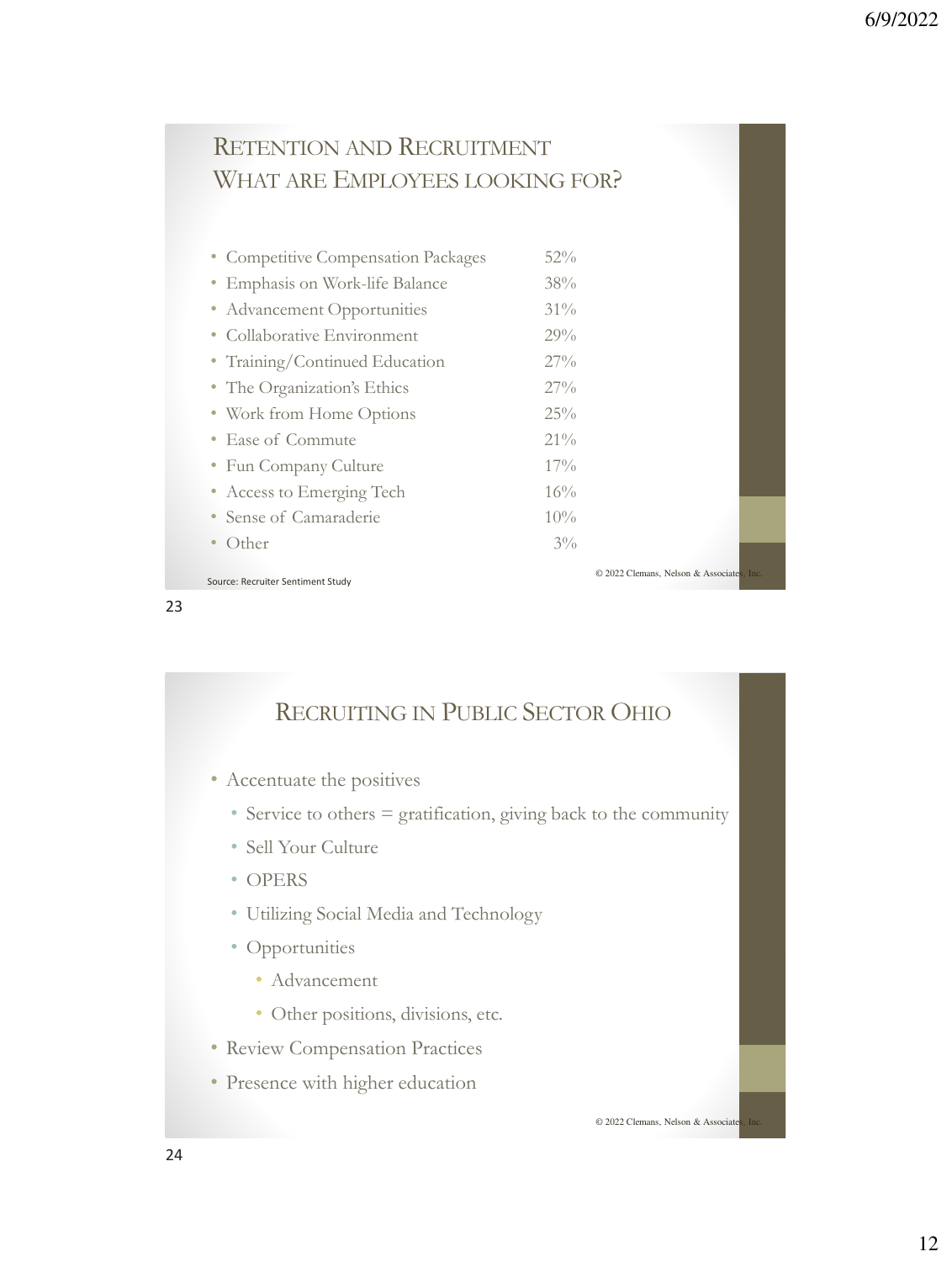#### APPEALING TO THE NEXT GENERATION

- More Flexibility
- Technology
- Public Service
- Social Agenda / Activism

© 2022 Clemans, Nelson & Associat

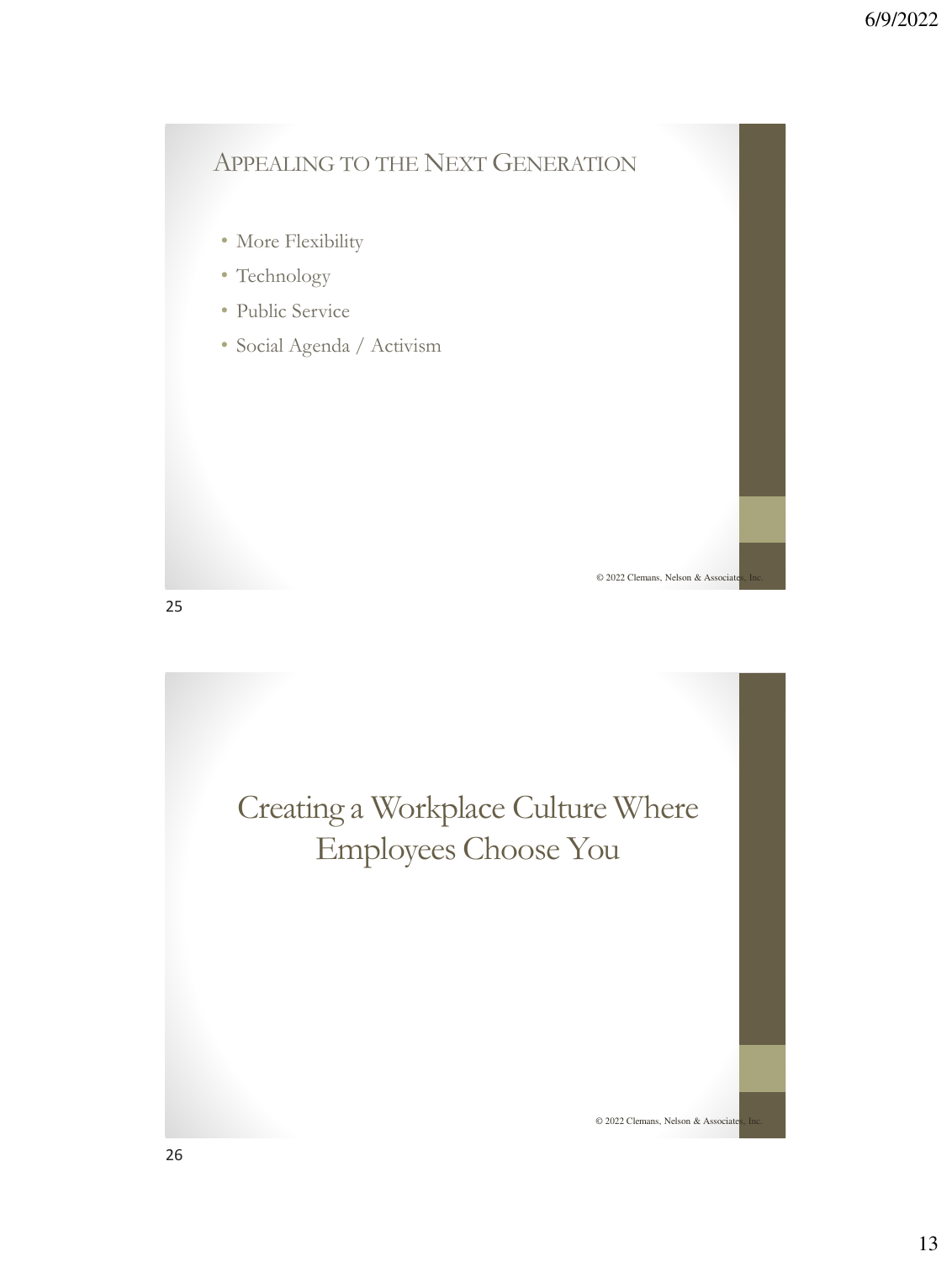## Obstacles being faced by all employers

- Pandemic
- The Great Resignation
- Twice as many openings as unemployed
- Shift in priorities of employees
- Gig Economy

© 2022 Clemans, Nelson & Associate

© 2022 Clemans, Nelson & Associate

27

#### Marketing Public Sector Benefits

- Stability and Tenure
- Pension System
- Student Loan Forgiveness
- Transparency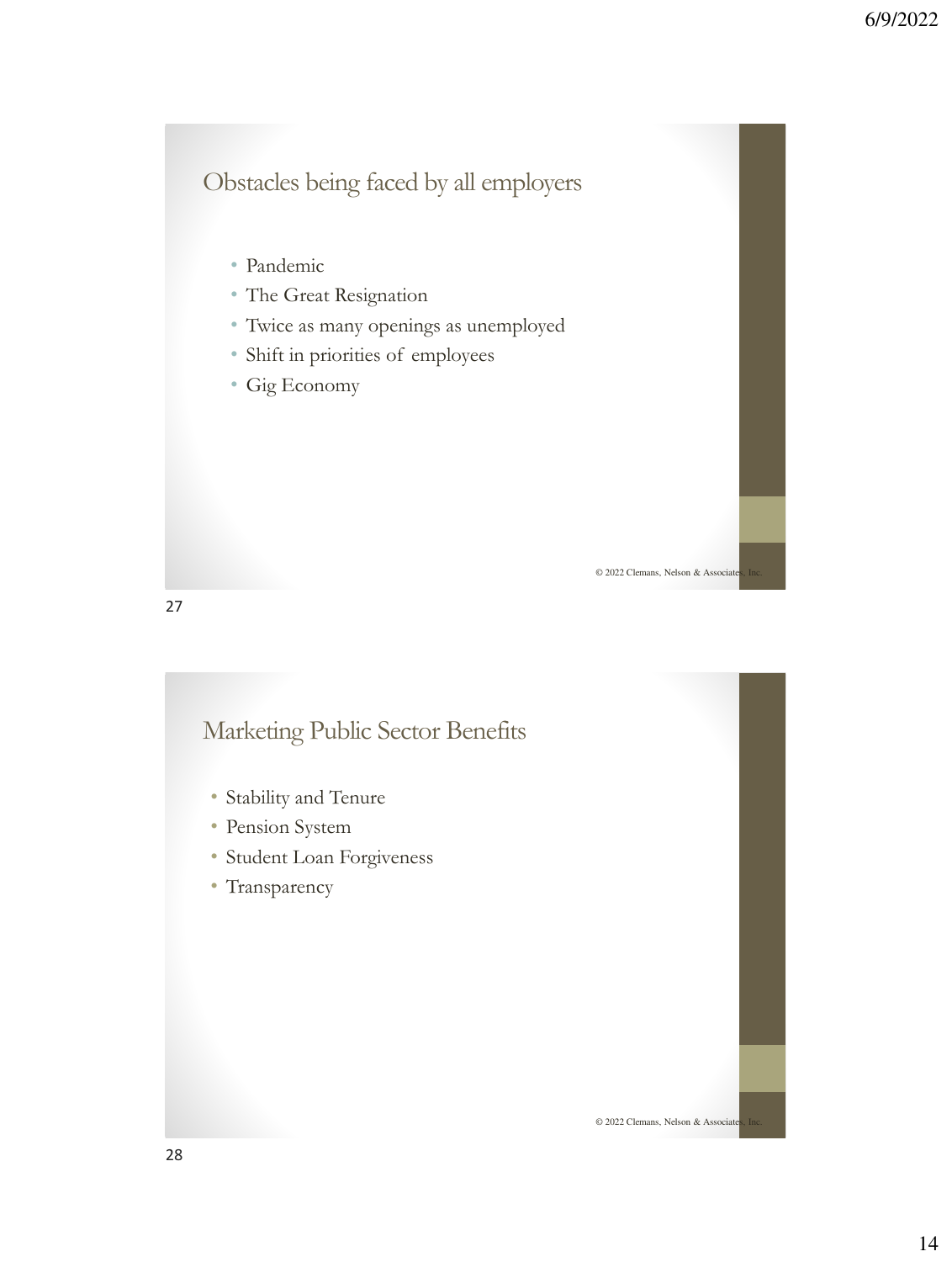#### It's about More than Money

- Flexible work schedules
- Four-day workweek
- Virtual capability
- Relaxed Dress Code (e.g., jeans, shorts, tattoo policies, facial hair)

• Professional, leadership, or networking organization memberships

© 2022 Clemans, Nelson & Associate

29

#### Valuing Professional Growth

- Mentorship programs
- Leadership opportunities
- Paying for relevant conferences
- Employees doing regular in-house trainings on their areas of expertise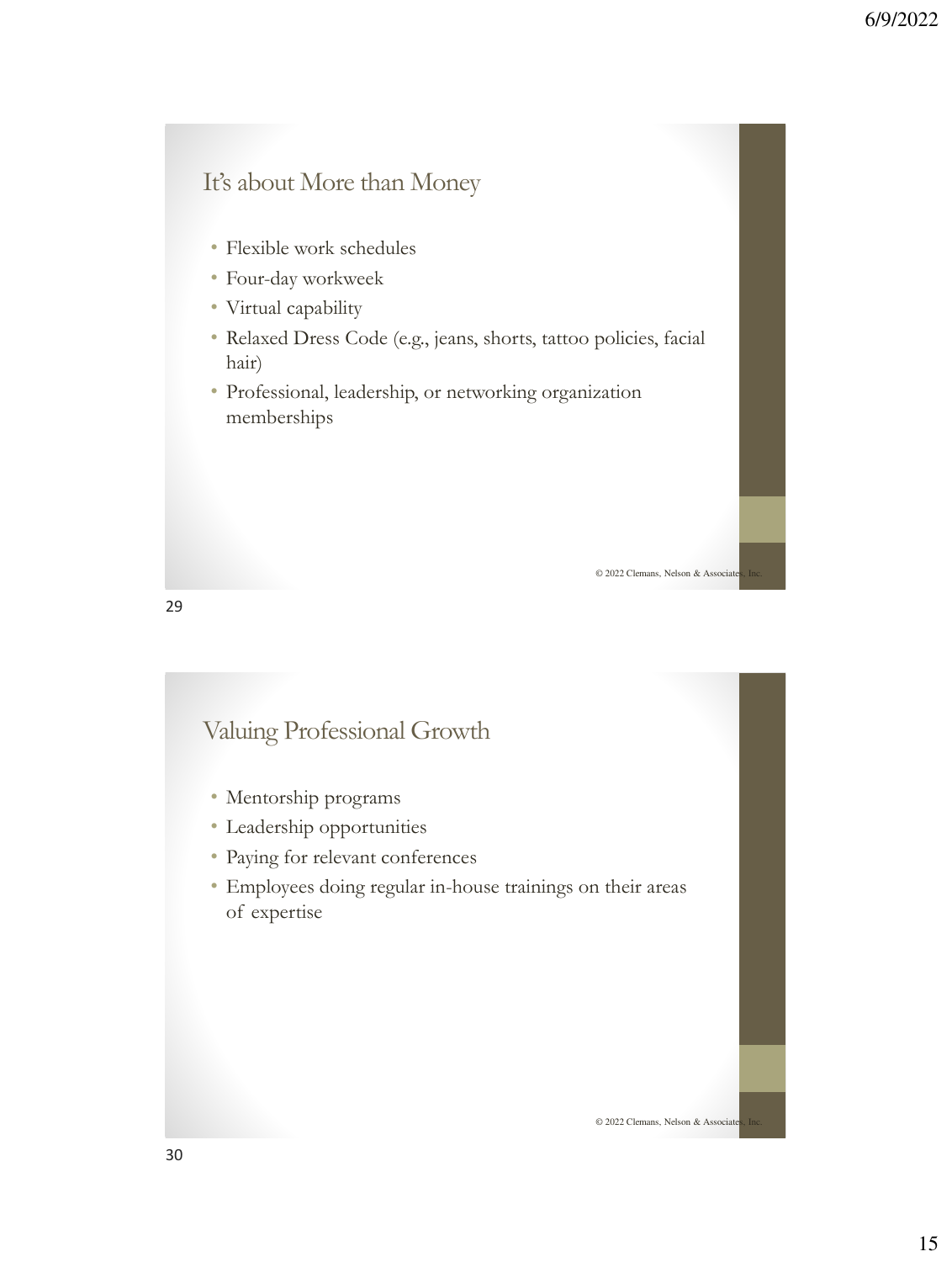## Some Things Job Hunters are Seeking

- The feeling of being heard and valued by the employer
- Respect
- Diversity and inclusivity
- Employee recognition programs
- Transparency and open communication
- Social activities
	- Holiday parties, workplace lunches, etc.

© 2022 Clemans, Nelson & Associate

31

#### Workplace Setting

- Safety
- Good workspace for each employee
	- Offer comfortable desks and chairs
	- Allow employees to personalize their workspace
- A comfortable area to relax on breaks
- Provide coffee, beverages, snacks, etc.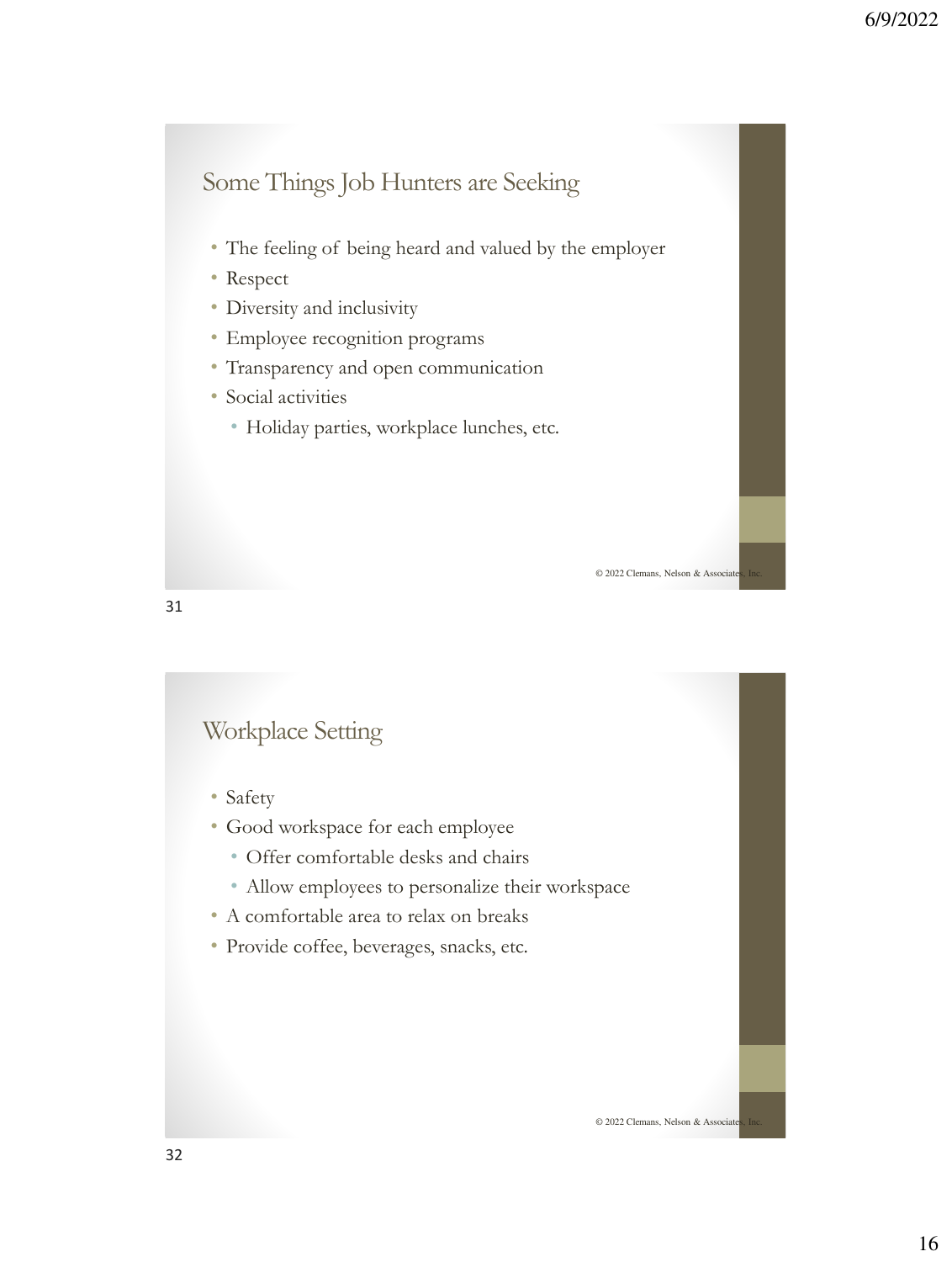### Proactive Things to Create a New Culture

- Stay interviews
	- Prioritize these meetings and never reschedule
- Regular one-on-one meetings with employees
- Casual conversations with employees
	- Have a good weekend? How's your pet?
- Acknowledge good work, announce accomplishments
- Voice appreciation
- Encourage employees to take breaks during the workday
- Creative awards
- Salvage or remove toxic employees and supervisors

33

#### Relationships

- Key to developing a company culture
- Create and enhance loyalty to employer through successful supervisors
- Open door policy
- Engage with employees at all levels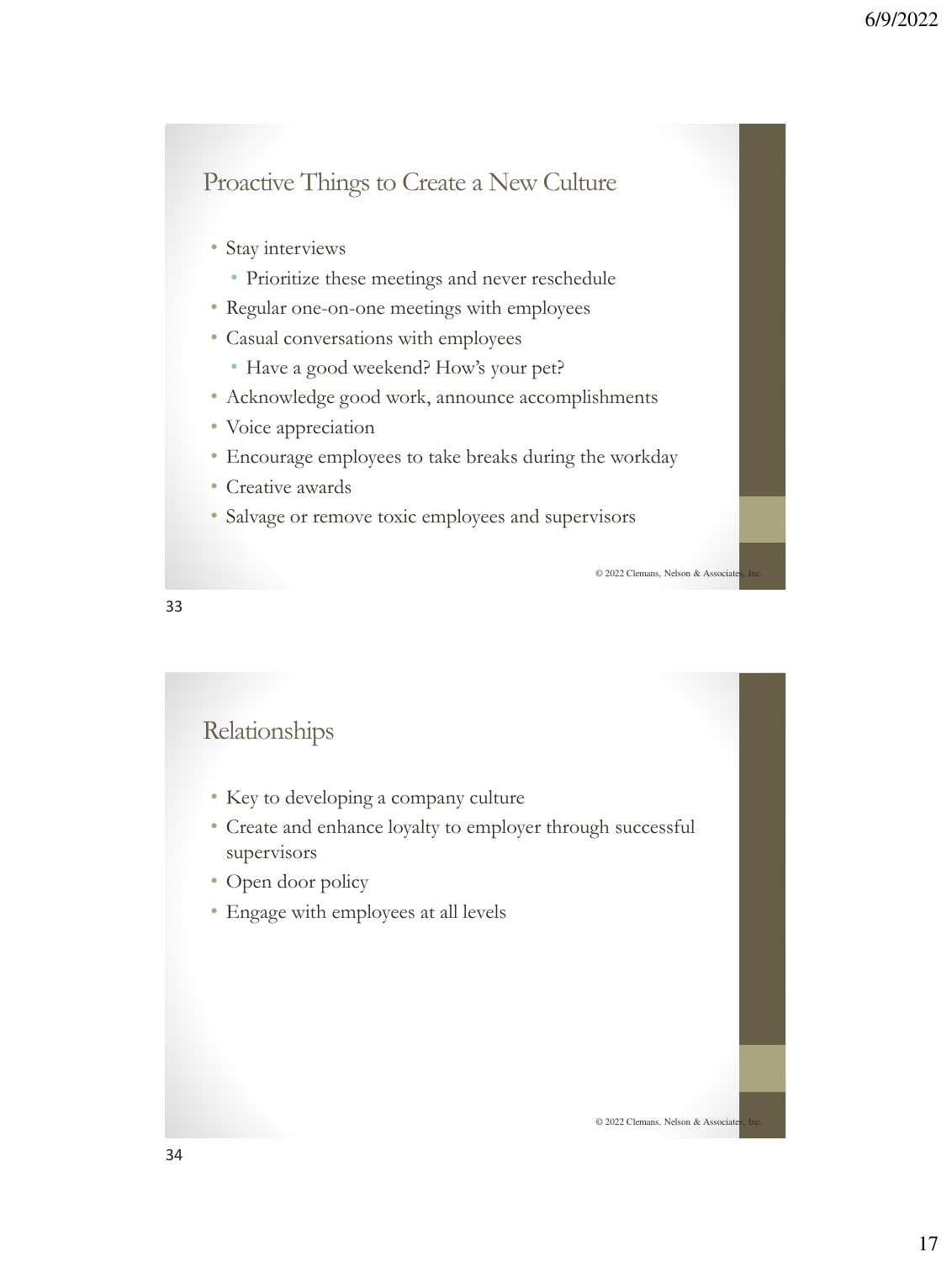## Creating a Culture Takes Time

- Start taking steps today
- Will not happen overnight
- With time, your workplace culture will reach its full potential

© 2022 Clemans, Nelson & Associate

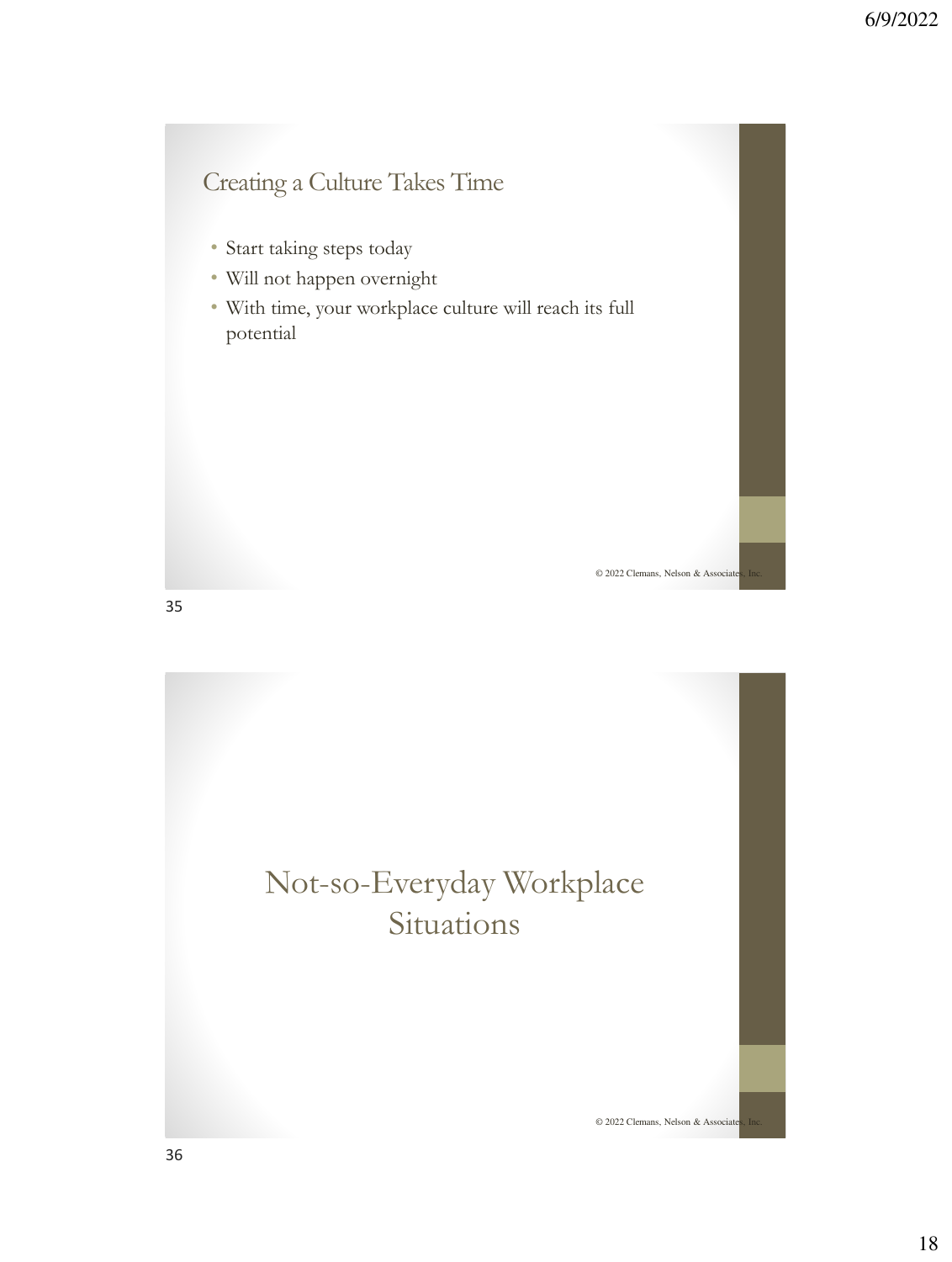

37

Polling Question #5

5. Are your policies gender neutral?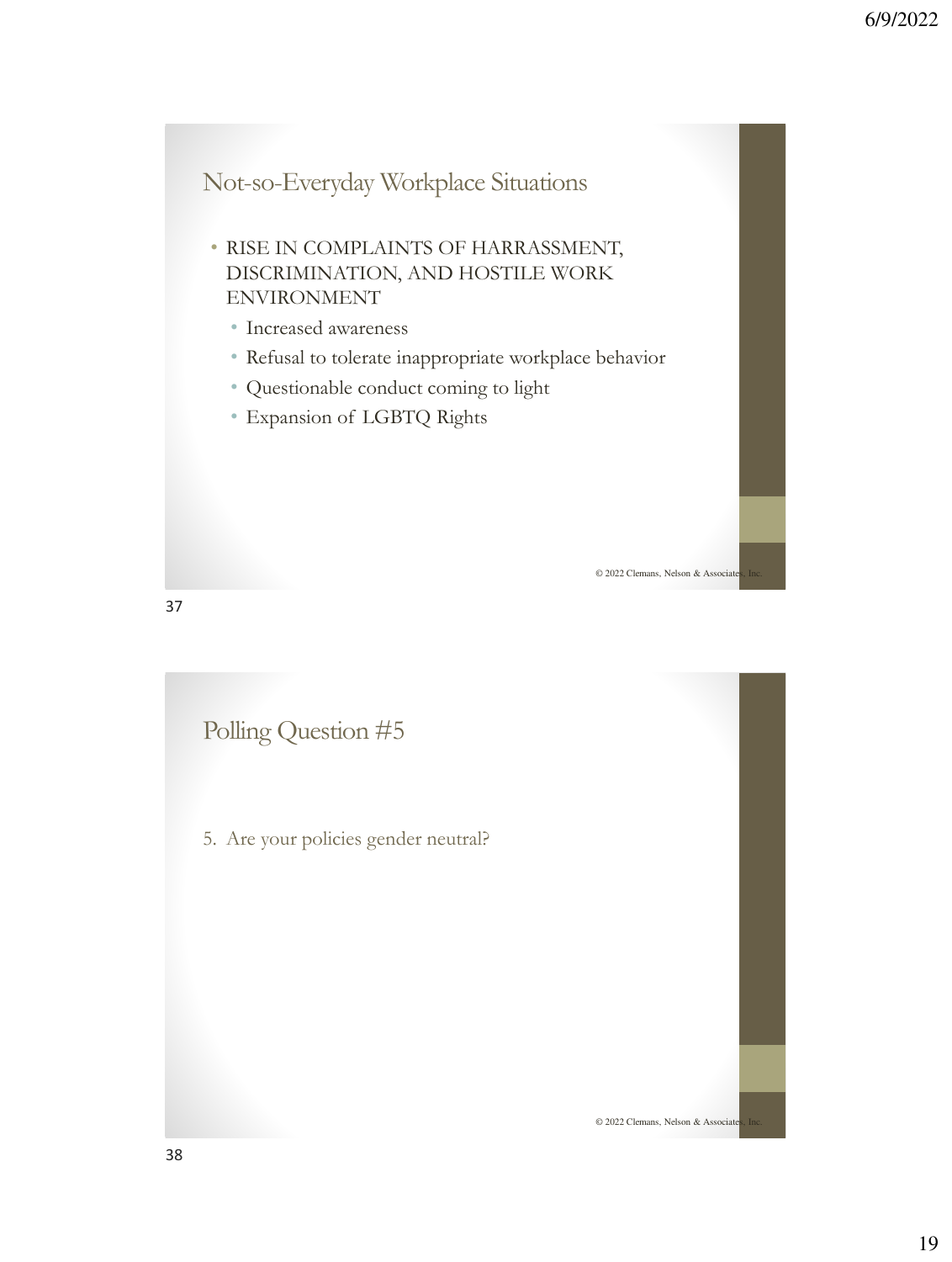## The Supreme Court LGBTQ Trilogy

- Decided June 15, 2021
- *Bostock v. Clayton County*
	- Employee terminated for "conduct unbecoming." Participation in a gay softball league.
- *Altitude Express v. Zarda*
	- Employee terminated days after mentioning their sexual orientation.
- *R.G. & G.R. Harris Funeral Homes LLC v. EEOC*
	- Employee fired after presenting as a female (initially hired as male).

© 2022 Clemans, Nelson & Associate

39

#### • The Supreme Court of the United States ruled that Title VII of the Civil Rights Act of 1964 prohibits workplace discrimination against gay, lesbian, and transgender people. The employers and the Trump administration argued that Congress did not intend for Title VII to protect LGBTQ persons and the term "sex" did not cover gay and transgender status. • In a 6-3 opinion authored by Justice Neil Gorsuch and joined by Chief Justice John Roberts, the majority held that an "employer who fires an individual for being homosexual or transgender fires that person for traits or actions it would not have questioned in members of a different sex." • Explaining further, "[s]ex plays a necessary and undisguisable role in the decision, exactly what Title VII forbids." The Court also clarified that an employer who intentionally fires a homosexual or transgender employee, even in part, because of this sex-based status "violates the law even if the employer is willing to subject all male and female homosexual or transgender employees to the same rule." The Supreme Court "Bostock" Trilogy © 2022 Clemans, Nelson & Associate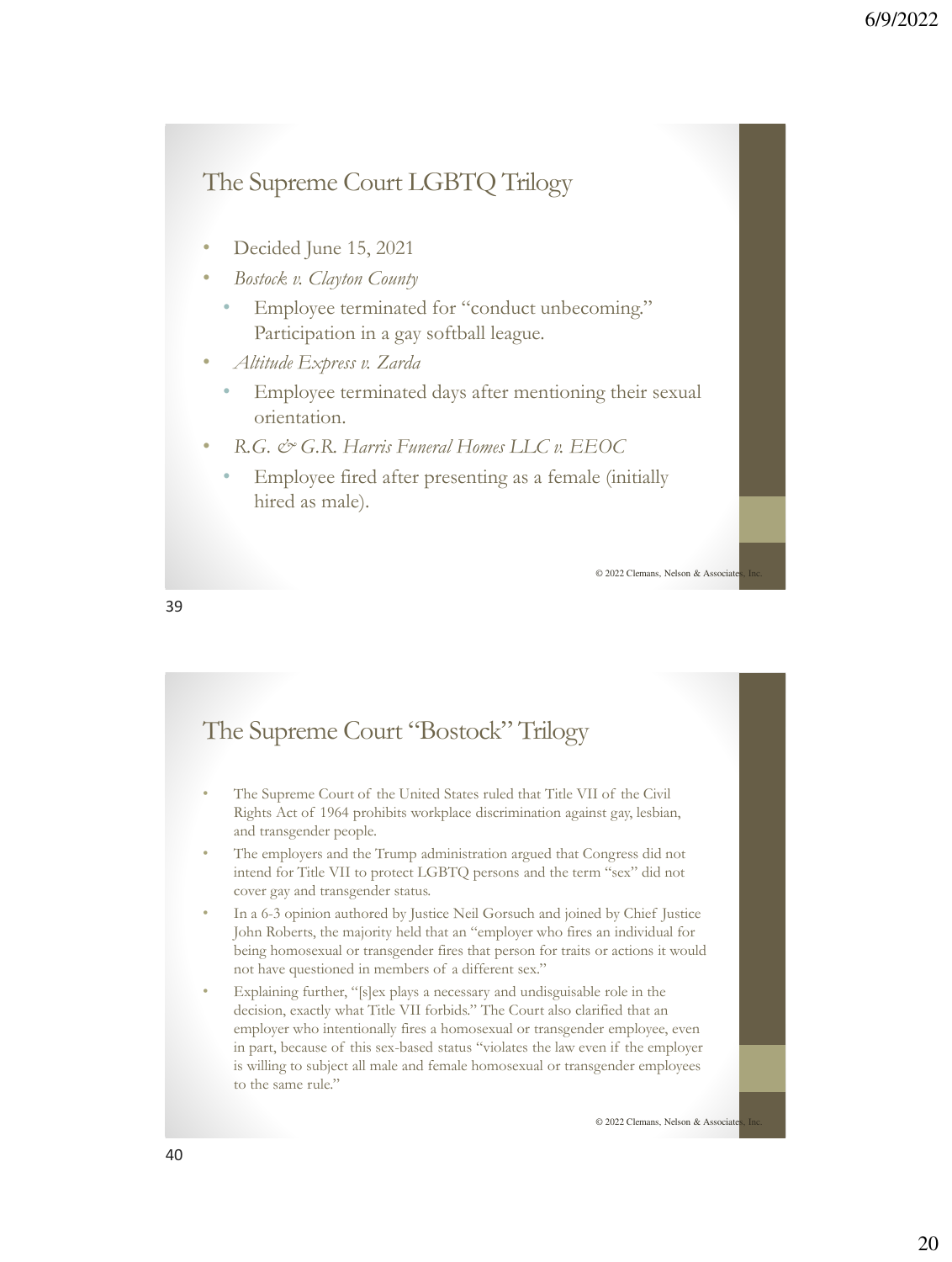#### The "Obvious" Take-Aways

- 1. Employers should review their employment policies and practices to ensure they are inclusive of this clarified expansive definition of "sex." Particular policies to review may include equal employment opportunity, anti-discrimination and anti-harassment policies. Recommend adding sexual orientation and gender identity be expressly included in the list of protected characteristics to which employment policies generally apply.
- Second, beyond the obvious employment policies, employers should also do a deeper dive to review other policies and practices that tangentially relate to LGBTQ rights. Such as:
	- Dress code
	- Adoption/childcare policies
	- Health benefits
	- Parental leave
- If an employee reports harassment related to their use of a male or female restroom located on company premises, should the company convert single-user restrooms to gender-neutral restrooms, as is already required of employers in states like California? While the court's decision did not expressly address these issues, which were not before it, employers may want to consider how to proactively address these potential pitfalls.
- 4. Employers should be thinking more broadly and consider creating or updating a diversity and inclusion mission statement to accurately reflect the company's culture and expectations for its workforce. This is particularly important not just in light of the recent Bostock decision, but also given recent events resulting in activism and increased dialogue around racial inequalities, systemic injustices and biases.

© 2022 Clemans, Nelson & Associate

41

# 1. What do you ask on your application? Male or Female? Male/Female/Non-binary? Don't ask? 2. Do you have employee ID card that indicate a gender? Do you want to reconsider? 3. Engage in high-level training for supervisory staff. 4. Employers should be thinking more broadly and consider creating or updating a diversity and inclusion mission statement to accurately reflect the company's culture and expectations for its workforce. This is particularly important not just in light of the recent Bostock decision, but also given recent events resulting in activism and increased dialogue around racial inequalities, systemic injustices and biases. The Not-so-Obvious Take-Aways © 2022 Clemans, Nelson & Associate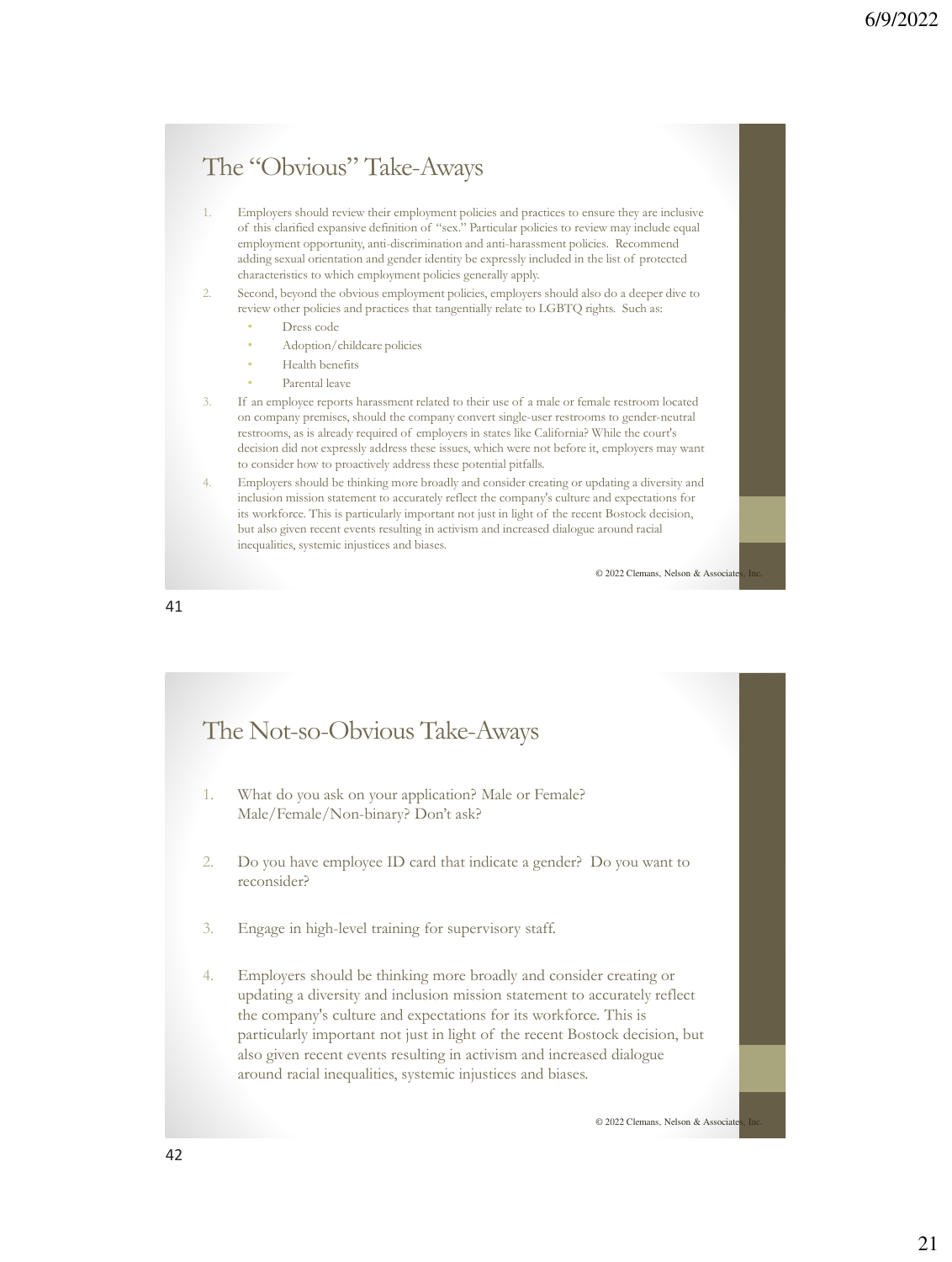# What is your preferred pronoun?

© 2022 Clemans, Nelson & Associat

#### 43

## The Non-binary Basics

- What is a "preferred gender pronoun"?
	- A "preferred gender pronoun" is the pronoun that a person chooses to use for themself.
- What are some commonly used pronouns?
	- She, her, hers and he, him, his are the most commonly used pronouns.
- There are also lots of gender-neutral pronouns in use. Here are a few you might hear:
	- They, them, theirs (Xena ate their food because they were hungry.)
	- This is a pretty common gender-neutral pronoun.... And yes, it can in fact be used in the singular.
	- Ze, hir (Xena ate hir food because ze was hungry.)
	- Ze is pronounced like "zee" can also be spelled zie or xe, and replaces she/he/they.
	- Hir is pronounced like "here" and replaces her/hers/him/his/they/theirs.
- Just my name please! Some people prefer not to use pronouns at all, using their name as a pronoun instead.
- Never, ever refer to a person as "it" or "he-she" (unless they specifically ask you to.) These are offensive slurs used against trans and gender nonconforming individuals.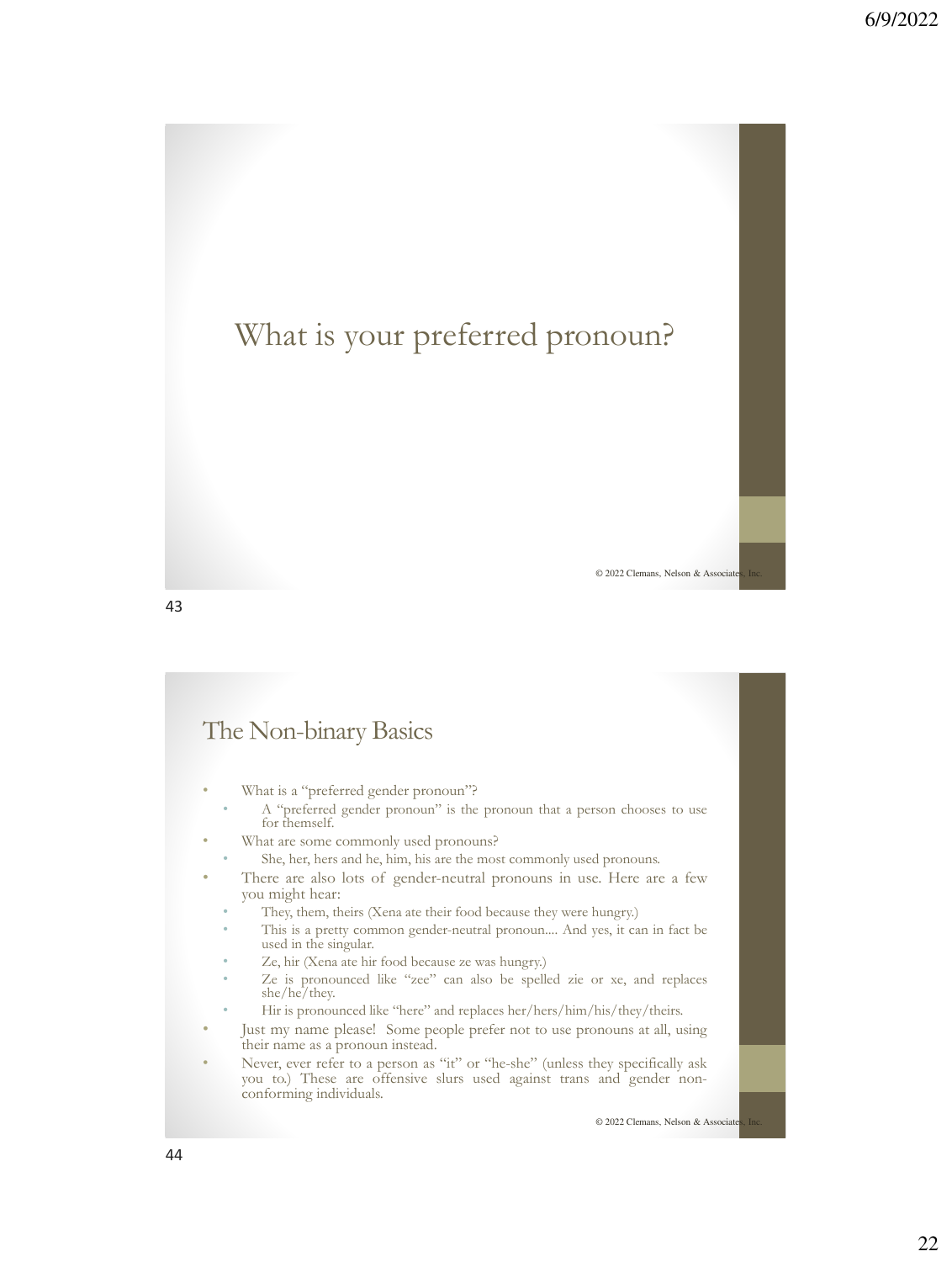

45

Not-so-Everyday Workplace Situations

- INCREASE IN CASES INVOLVING
	- Workplace Violence/Bullying
	- Supervisory Misconduct Coming to the Surface
	- Secret Recordings
	- Self-Help Removal/Destruction of Public Records
	- Polygraphs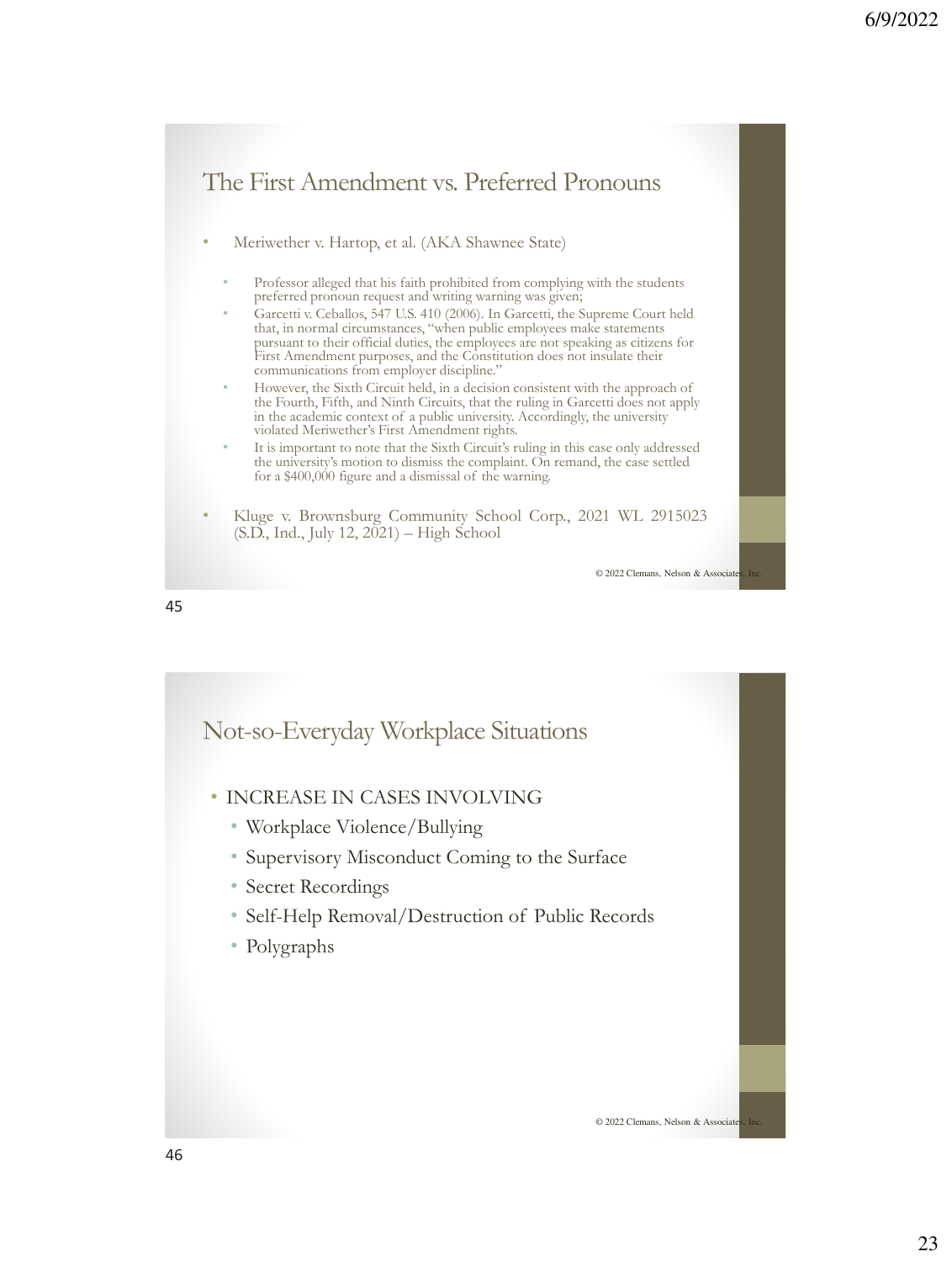# Not-so-Everyday Workplace Situations

- Recent Cases
	- He Said…He Said (Mike Tyson's Punchout in the Service Garage)

© 2022 Clemans, Nelson & Associate

© 2022 Clemans, Nelson & Associate

- Firehouse Bully (Employee)
- Firehouse Bully (Management)

Not-so-Everyday Workplace Situations

- Recent Cases
	- Police Officer #1 "Romeo"
	- Police Chief Taking a Hard Look in the Mirror
	- Police Officer #2 Short Fuse Situation/Escalation